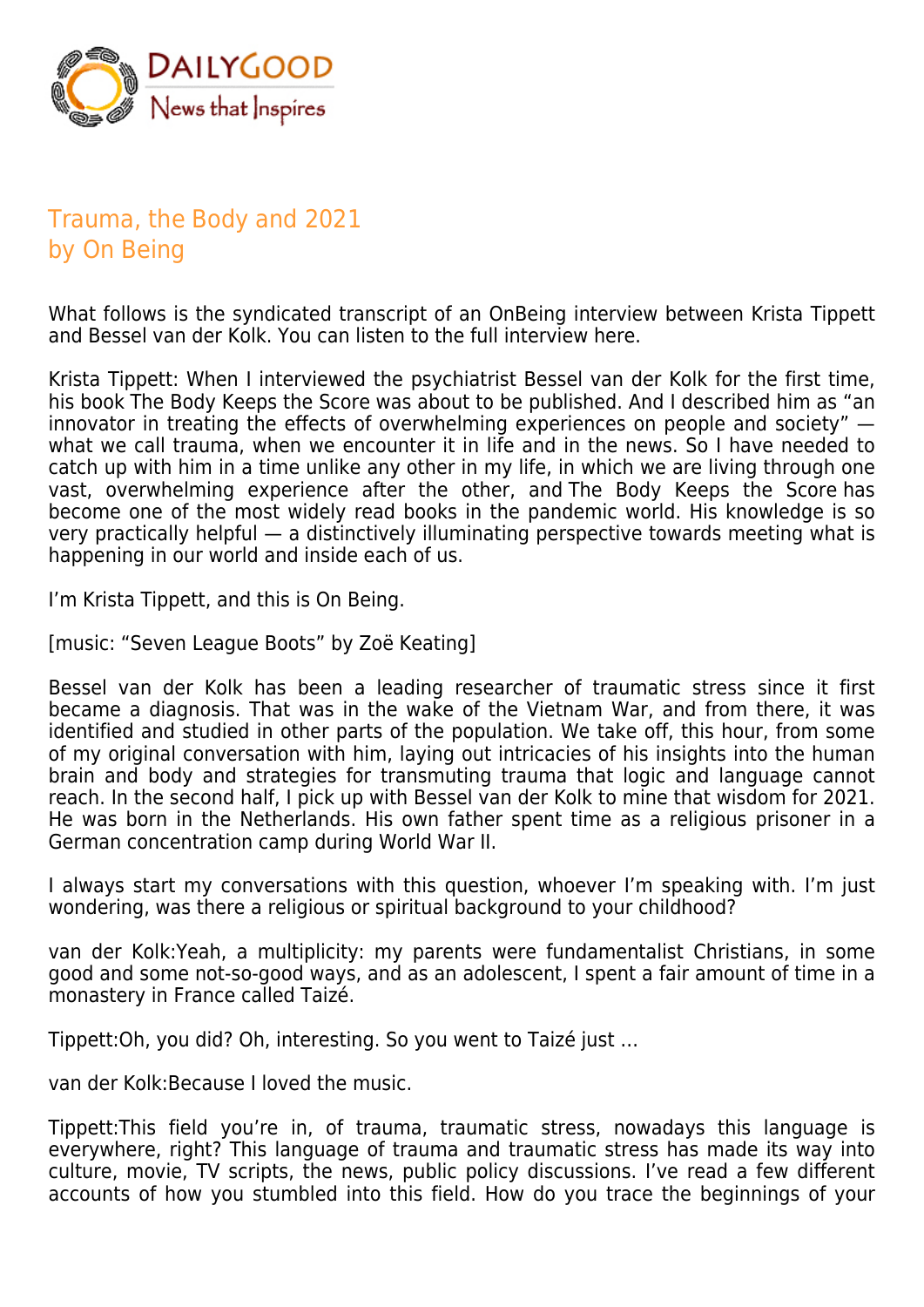## research into traumatic stress?

van der Kolk:Well, it starts in a very pedestrian way, I mean, coming from a generation that it was generally recommended that people have their own heads examined, which I think is sort of a good idea if you try to help other people. So psychoanalysis was the way to do that, back then, and the only program that paid for that was the VA. So I went to work for the VA for the same reason that soldiers go to the VA, namely, to get their benefits package.

Tippett:And this was in the 1970s, is that right?

van der Kolk:It was in the 1970s, yeah. And like many of my colleagues, I was just there to — as a step in my career. And then the very first person I saw was a Vietnam veteran who had terrible nightmares. I happened to have studied nightmares up to that point, and I'd done some sleep studies on that, and I knew a little bit how to treat it, so I gave him some medicines to make the nightmares go away. And two weeks later, he came back, and I said, "So how did the medicines work?" And he said, "I did not take your medicines, because I realized I need to have my nightmares because I need to be a living memorial to my friends who died in Vietnam."

And that statement was the opening of my fascination about how people become living testimonials for things that no longer exist, but they need to hold it in their hearts and minds and bodies and brains. And the loyalty to the dead, the loyalty to what was, just blew me away.

And the veterans really touched me very deeply, both for what they had done, how ashamed they were about what they had done, how they went in idealistically, how they came back broken, how they relied on their comrades, and they reminded me, I think, of the uncles and my father, who I grew up with in the Netherlands after the Second World War. So it resonated with me.

Tippett:And at that time, I believe there was no formal connection made between military service and problems after discharge, right? This diagnosis hadn't happened?

van der Kolk:Well, it comes and goes, you know? I became quite interested in the history of how Western culture has looked at trauma. And people were very aware of it in the 1880s and after the Civil War, and during the First World War and during the Second World War. And then, in between, it gets forgotten. And so the way — the time that I got into the field happened to be a time of ignorance again. These things come and go.

Tippett:After the Vietnam War. And my understanding from your writing is that this diagnosis of PTSD, the term we use now, came about because of post-Vietnam War advocacy.

van der Kolk:Yeah, absolutely. And so later on I became aware of all sorts of colleagues who had been working with abused kids and rape victims, and they had been trying to get a diagnosis in. And that group was too small to have any political clout. And it's really the Vietnam veterans that brought this in, and the power of the large numbers of psychiatrists and patients at the VA. That was strong enough to make it an issue and a diagnosis.

Tippett:So I think that language you used a moment ago, about that first veteran you spoke with, that he was a living testimonial to his memories and to something that had happened, which no longer was happening but utterly defined him, is a good way in to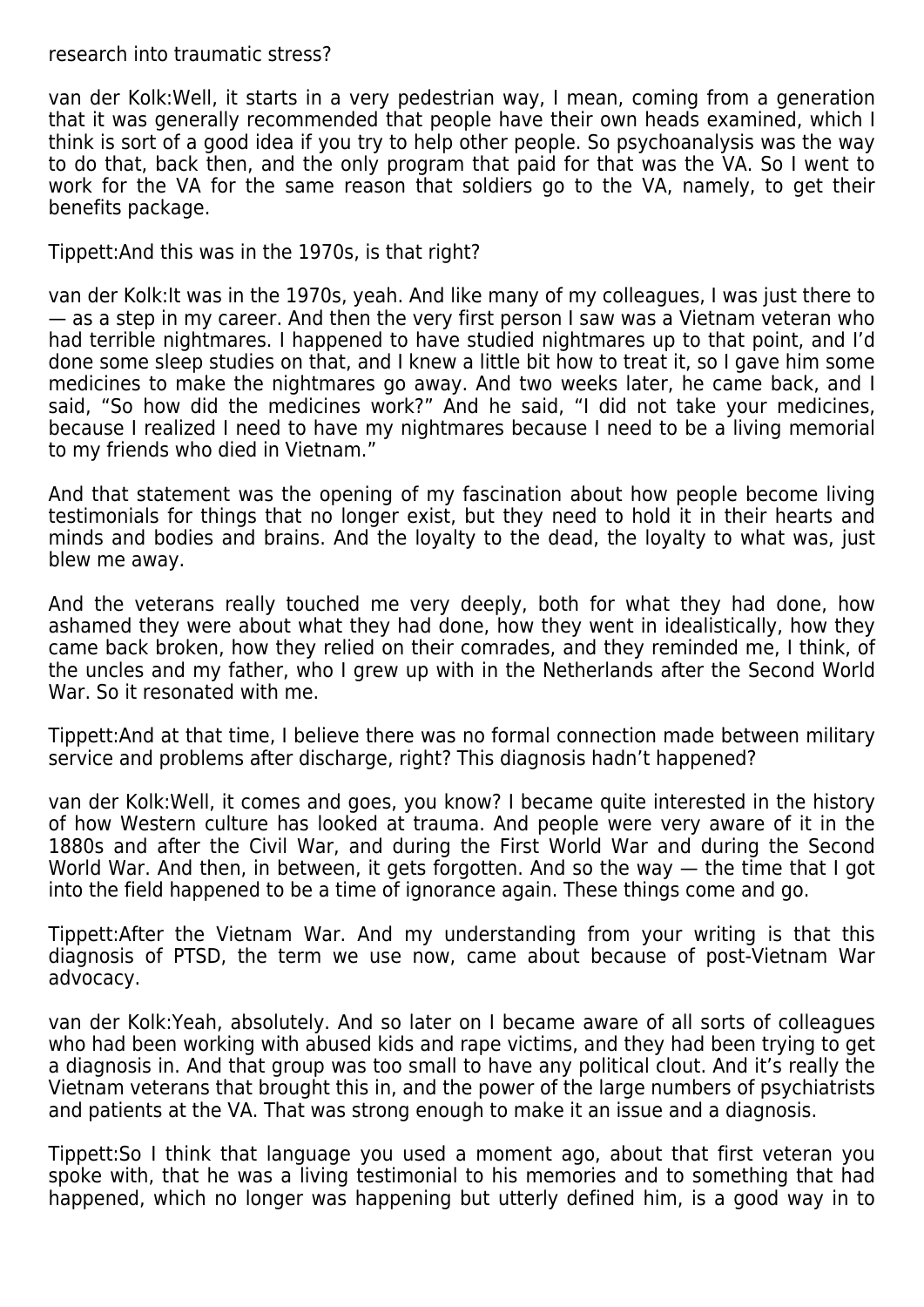how you define trauma. And so I'd like to spend a moment on that. I mean, start with me. How do you describe what this is  $-$  trauma  $-$  as you deal with it, as you study it, as you treat it?

van der Kolk:Well, what I think happens is that people have terrible experiences. And we all do. And we are a very resilient species. So if we are around people who love us, trust us, take care of us, nurture us when we are down, most people do pretty well with even very horrendous events. But particularly traumas that occur at the hands of people who are supposed to take care of you, if you're not allowed to feel what you feel, know what you know, your mind cannot integrate what goes on, and you can get stuck on the situation. So the social context in which it occurs is fantastically important.

Tippett:Something that's very interesting to me in how you talk about trauma, the experience of trauma, what it is, is how the nature of memory is distorted; that memories are never precise recollections, but that in general, as we move through the world, memories become integrated and transformed into stories that help us make sense, but that in the case of traumatic memories, they're not integrated. And they're not even really remembered, as much as they're relived.

van der Kolk:That's correct. That's actually a very old observation; you know, it was made extensively in the 1890s already, by various people, including Freud, and that's really what you see when you see traumatized people. Now, these days, now that trauma is a popular subject, people say, "Tell me about your trauma." But the nature of our trauma is that you actually have no recollection for it as a story, in a way. Many victims, over time, get to tell a story to explain why they are so messed up, but the nature of a traumatic experience is that the brain doesn't allow a story to be created. And here, you have an interesting paradox — that it's normal to distort your memories. Like, I'm one out of five kids. When we have a family reunion, we all tell stories about our own childhood. And everybody always listens to everybody else's stories; says, "Did you grow up in the same family as I did?"

Tippett:[laughs] Right, there are five versions of every story.

van der Kolk:Right, right, there's all these very, very different versions, and they barely ever overlap. So people create their own realities, in a way. What is so extraordinary about trauma is that these images or sounds or physical sensations don't change over time. So people who have been molested as kids continue to see the wallpaper of the room in which they were molested. Or when they examine all these priest-abuse victims, they keep seeing the silhouette of the priest standing in the door of the bathroom and stuff like that. And so it's these images, these sounds that don't get changed.

So it's normal to change. My old teacher, George Vaillant, did a study that you may have heard about. It's called the Grant Study. And from 1939 to 1942, they followed the classes at Harvard, every five years [Editor's note: The study followed participants from the Harvard classes of 1939-1944], and it's going on to this day. Most of them went off to war in 1942, and almost all of them came back in 1945, and they were interviewed. And then they have interviews in 1989, 1990, 1991. [Editor's note: Questionnaires were administered every two years, and interviews were conducted every five years. Learn more about the methodology here.] And it turns out that the people who did not develop PTSD, which is the vast majority, tell very different stories, let's say, in 1990 than back in 1945, and so it now is a glorious experience, and it was a growth experience, and how cool it was, how close they were to people, and how patriotic they felt. And it's all sort of cleaned up.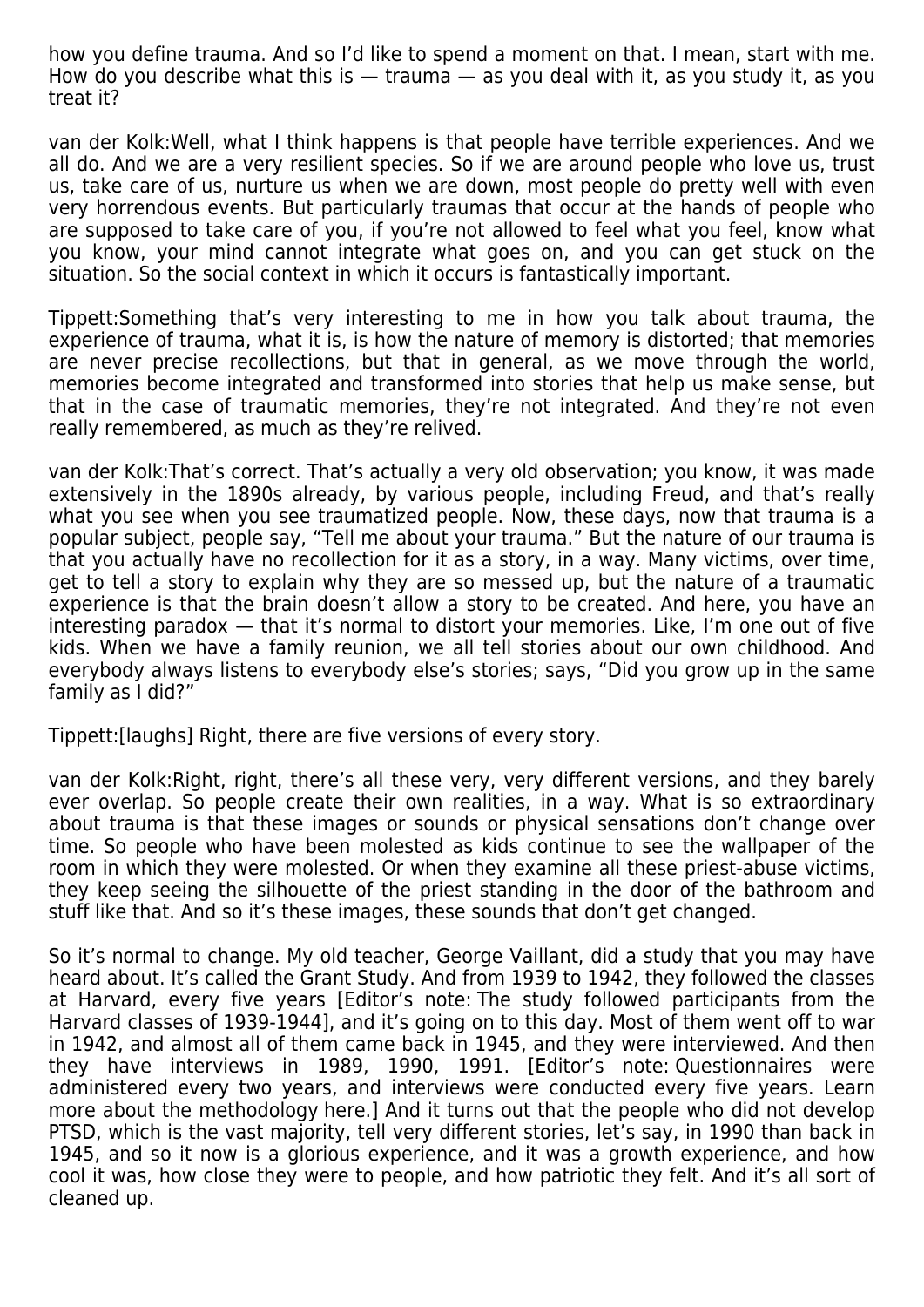Tippett:Right. But it's become a coherent narrative.

van der Kolk:But it's very coherent, and it's a nice story, and it's good to listen to it, and the relatives have all heard it a million times, because we make happy stories in our mind.

People who got traumatized continue to have the same story in 1990 as they told back in 1945. And so they cannot transform it. So if you treat people, when we treat people, you see the narrative change, and people start introducing new elements. I compare it very much to what happens when people dream. Maybe dreaming is very central here, actually, in that the natural way in which we deal with difficult stuff is we go to sleep and we dream, and next day we feel better. It's very striking, how we get upset and say, "I'm going to move to Florida, bummer day in Boston in the winter." And the next morning, you wake up, and you shovel out your car, and everything's fine. And so sleep is a very important way in which we restore ourselves, and that process of that restoration that occurs during REM sleep, dream sleep, is probably an important factor in why traumatic memories do not get integrated.

Tippett:And also, that gets at the fact that it's not just cognitive, right? It's not just a story that you could tell  $-1$  mean, it may eventually become a story, but that it's body memory. Or it's a neural net of memory. It's not just about words that you can formulate.

van der Kolk:Yeah. It's amazing to me what a hard time many people I know have with that, that this is not about something you think or something you figure out. This is about your body, your organism having been reset to interpret the world as a terrifying place, and yourself as being unsafe. And it has nothing to do with cognition, with — you can say to people, You shouldn't feel that way, or, You're not a bad person, or, It wasn't your fault. And people say, I know that, but I feel that it is.

It was very striking, in our yoga study — because we see yoga as one important thing that helps people who've been traumatized, because they get back into their bodies — how hard it was for people to, even during the most blissful part of the yoga practice, called Shavasana, what a hard time traumatized people had at that moment, to just feel relaxed and safe and feel totally enveloped with goodness. The sense of goodness and safety disappears out of your body, basically.

Tippett:I want to talk about yoga in a minute. That's really — and I mean, as you said, people were talking about this in the late 19th century. Freud talked about it, and I guess his phrase was "hysteria." But something that you seemed to have noticed early on is that traditional therapy was ignoring this sensate dimension of these experiences and trying to reduce it to talk therapy, which absolutely didn't fit with the experience.

van der Kolk:Right. There's a few people here and there in the last 150 years who do it, people noticed the somatic dimension of it, but by and large, I think psychology training really breeds attention to the body out of people — even medical training. It's amazing. Psychiatrists just don't pay much attention to sensate experience at all. Antonio Damasio, in his books, The Feeling of What Happens and books like that, really talks about our core experience of ourselves is a somatic experience and that the function of the brain is to take care of the body. But it's a minority voice. It's a small voice.

Tippett:But it seems to me that what we're learning from brain imaging is bearing out these kinds of observations. I mean, what are we learning? Is any of this surprising to you?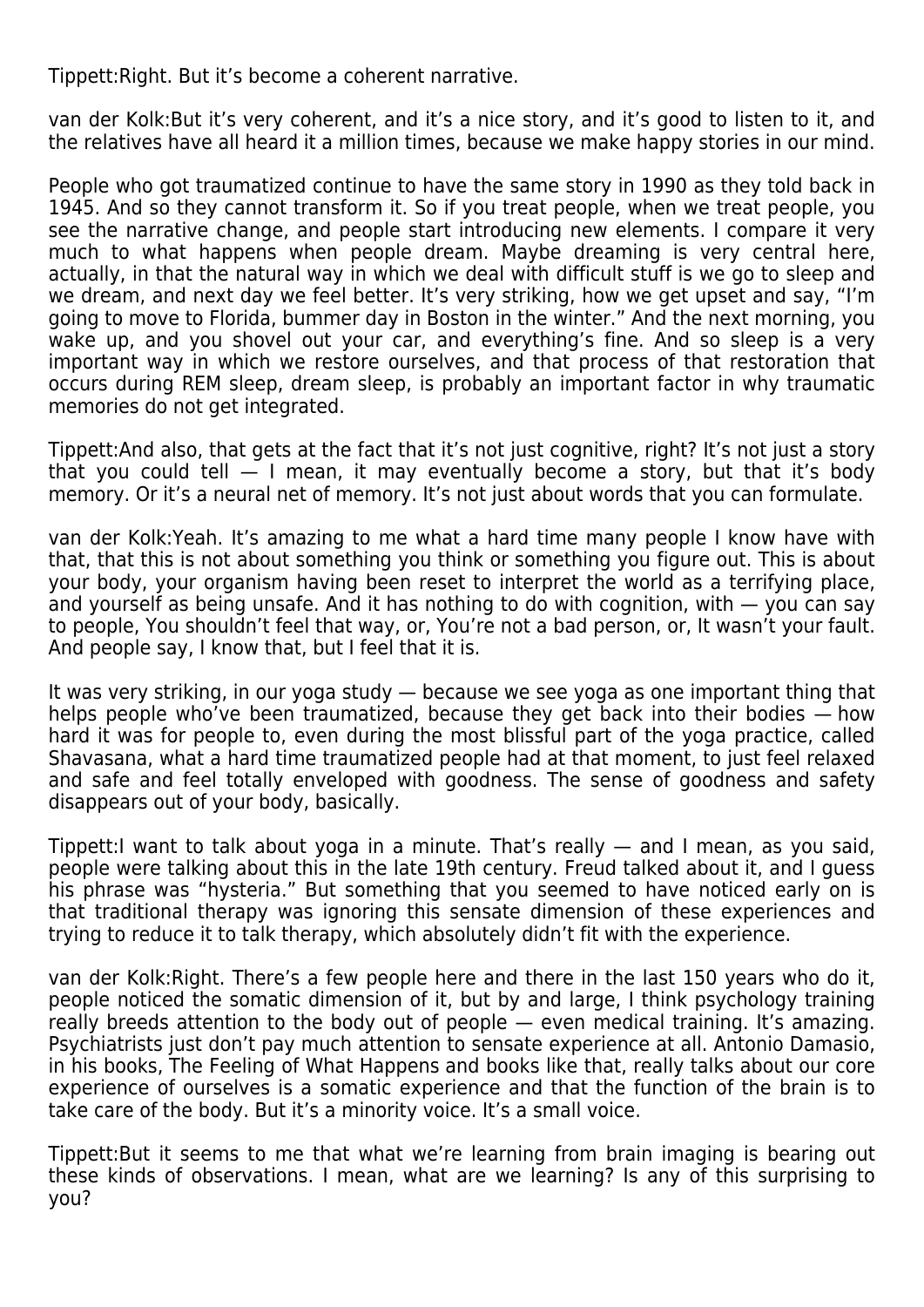van der Kolk:What we see is that the parts of the brain that help people to think clearly and to observe things clearly really get interfered with by trauma and that the imprint of trauma is in areas of the brain that really have no access to cognition. So it's in an area called the periaqueductal gray, which has something to do with the sort of total safety of the body. The amygdala, of course, which is the smoke detector, alarm bell system of the brain, that's where the trauma lands, and trauma makes that part of the brain hypersensitive or renders it totally insensitive.

Tippett:And the Broca's area?

van der Kolk:Well, in our study and some others, I mean, for me, that was really the great finding early on, is that when people are into their trauma, Broca's area shuts down. And that is something that almost everybody has experienced. When you get really upset with your partner or your kid, suddenly you take leave of your senses, and you say horrible things to that person, and afterwards, you say, "Oh, I didn't mean to say that." Well, the reason why you said it is because Broca's area, which is sort of the part of your brain that helps you to say reasonable things and to understand things and articulate them, shuts down. So when people really become very upset, that whole capacity to put things into words in an articulate way disappears.

And for me, that is a very important finding, because it helped me to realize that if people need to overcome the trauma, we need to also find methods that bypass what they call the tyranny of language.

Tippett:Right — don't ask to be verbal; to verbalize it.

van der Kolk:Or to be reasonable. [laughs]

Tippett:Right. [laughs]

van der Kolk:I think trauma is not about being reasonable or to be verbal or to be articulate.

[music: "Third" by Hiatus]

Tippett:I'm Krista Tippett, and this is On Being, today with psychiatrist Bessel van der Kolk, on trauma, the body, and 2021.

[music: "Third" by Hiatus]

So it seems like there are all these impulses that we have that we're working with all the time that get so out of whack, with trauma. So I've understood that it's not just that we have memories and that we process them in different ways, but also, that we are constantly rationalizing, that we have this impulse to rationalize. But then, when people are traumatized, they are actually — they also have this impulse to rationalize, and then become unable to grasp the irrelevance of that memory and that feeling to the present moment.

van der Kolk:So we have these two different parts of our brain, and they're really quite separate. So we have our animal brain that makes you go to sleep and makes us hungry and makes us turned on to other human beings in a sexual way, stuff like that. And then we have our rational brain that makes you get along with other people in a civilized way.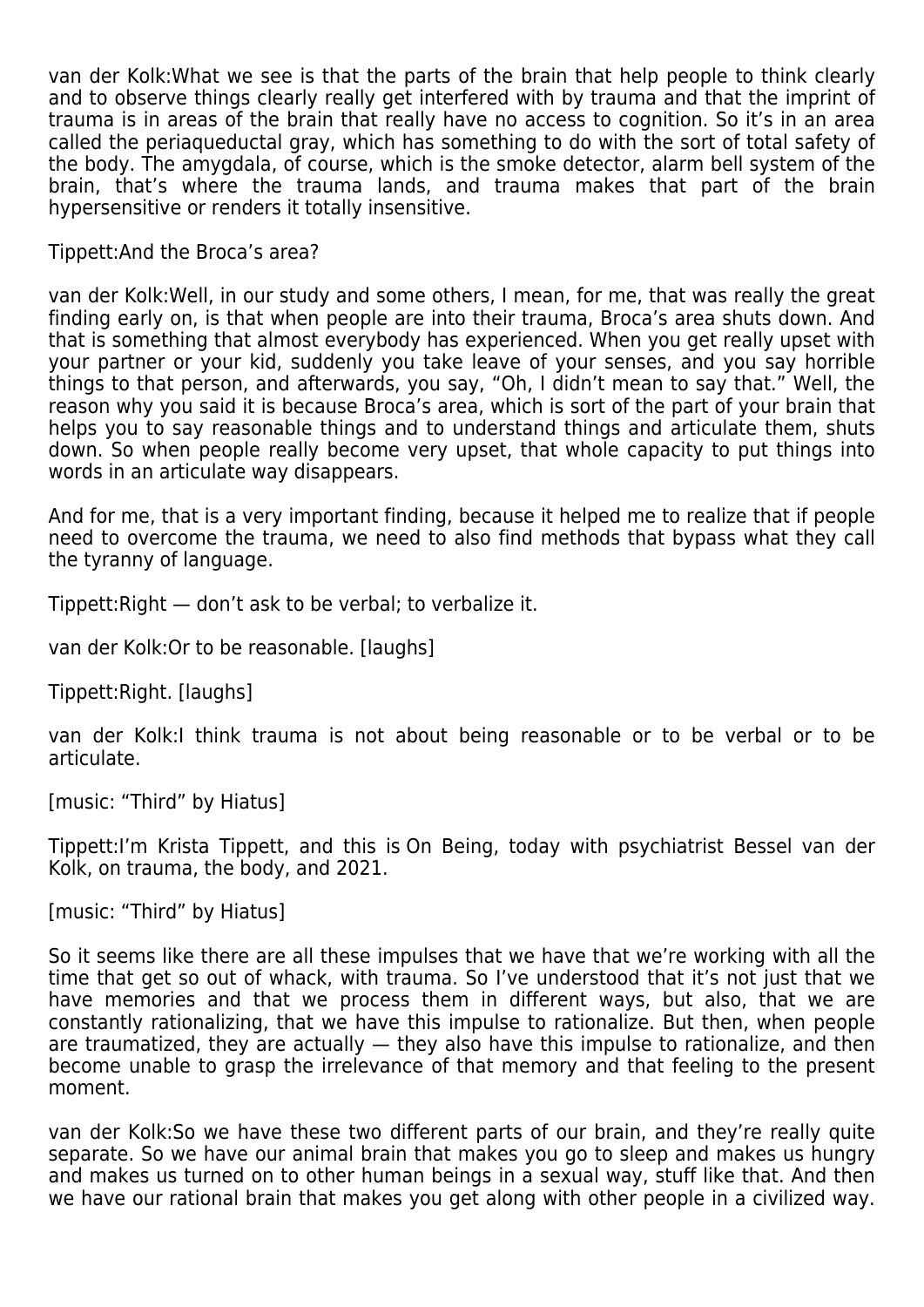These two are not all that connected to each other. And so, the more upset you are, you shut down your rational part of your brain.

When you look at the political discourse, everybody can rationalize what they believe in and talk endlessly about why what they believe is the right thing to do, while your emotional responses are totally at variance with seemingly rational behaviors. We can talk till we're blue in the face, but if our primitive part of our brain perceives something in a particular way, it's almost impossible to talk ourselves out of it, which, of course, makes verbal psychotherapy also extremely difficult, because that part of the brain is so very hard to access.

Tippett:We're pretty fascinating creatures, aren't we? [laughs]

van der Kolk:Fascinating, disturbing, glorious, all those things. [laughs]

Tippett:All those things, all at once. So I do want to talk about yoga now, which is something very important to me, as well. It's something I've discovered in the last five or six years. And how did you get interested? How did you discover yoga and then make that part of this kind of work?

van der Kolk:We actually got into yoga in a very strange way. We learned that there is a way of measuring the integrity of your reptilian brain, i.e., how the very most primitive part of your brain deals with arousal. And you can measure that with something called heart rate variability, and that tells you something about how your breath and your heart are in sync with each other.

And it turns out that the calmer people are and the more mindful people are, the higher their heart rate variability is.

And then we were doing that on some traumatized people, and we noticed that they had lousy heart rate variability. And then I thought, so how can we change peoples' heart rate variability?

Tippett:And is this something you'd naturally be aware of, or not? You wouldn't know if it was in sync or out of sync?

van der Kolk:No, but you can measure it, and it's fairly easy to measure it; like there are apps for your iPhone on which you can measure them. But of course, we do it in a more sophisticated way. And so we found this very abnormal heart rate variability in traumatized people. And then we heard that there were 17,000 yoga sites that claimed that yoga changed heart rate variability. And a few days later, some yoga teachers walked by our clinic and said, "Hey, do you think you can use us for some project?" And I said, "We sure can. We'd love to see if yoga changes heart rate variability." And this whole yoga thing also fit very well with the increasing recognition that traumatized people cut off their relationship to their bodies.

And I have to give a little bit of background here. Way back, already, in 1872, Charles Darwin wrote a book about emotions in which he talks about how emotions are expressed in things like heartbreak and gut-wrenching experience. So you feel things in your body. And then it became obvious that if people are in a constant state of heartbreak and gut-wrench, they do everything to shut down those feelings in their body. One way of doing it is taking drugs and alcohol, and the other thing is that you can just shut down your emotional awareness of your body. And so a very large number of traumatized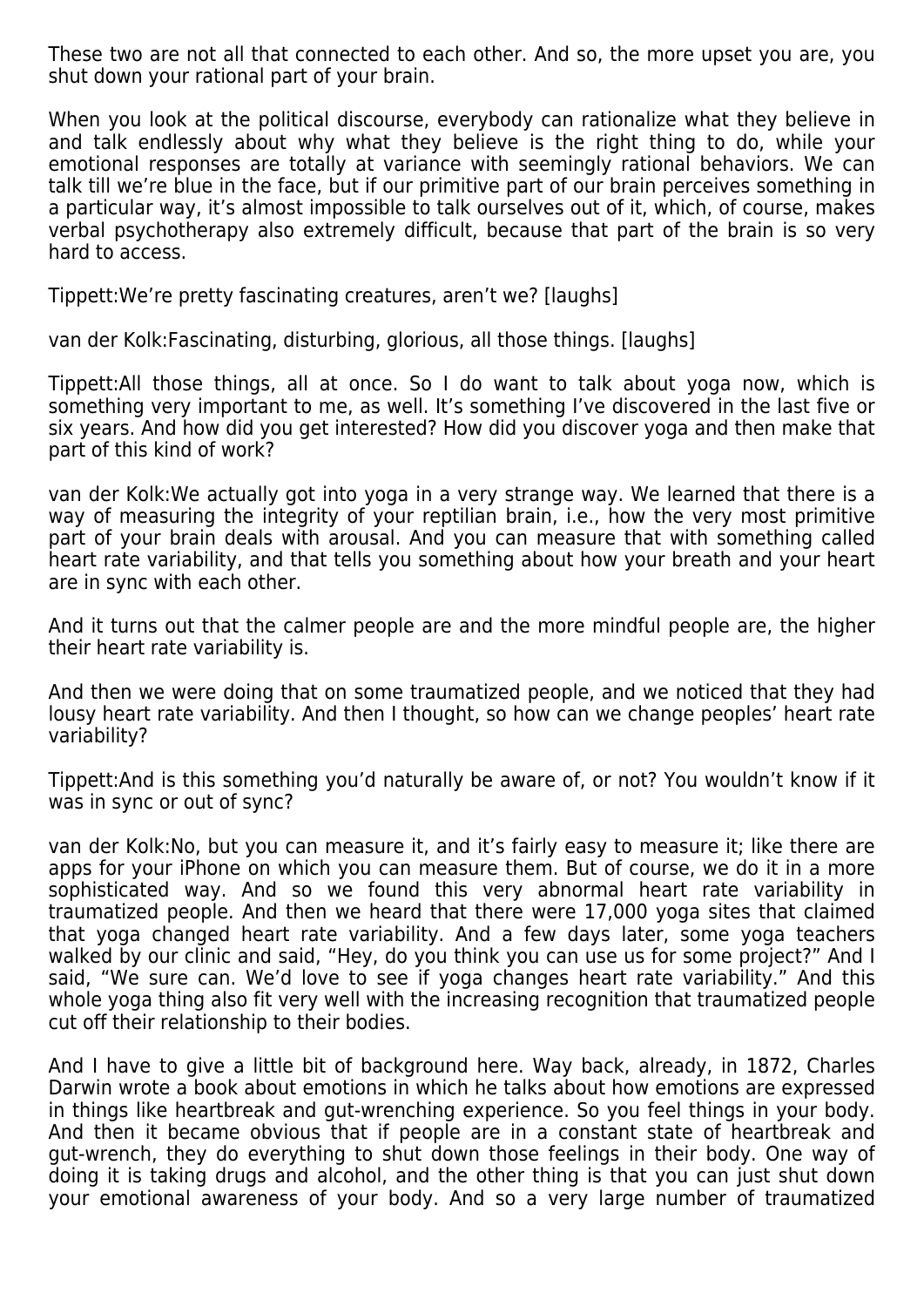people who we see — I'd say the majority of the people we treat at the trauma center and in my practice — have very cut off relationships to their bodies. They may not feel what's happening in their bodies. They may not register what goes on with them. And so what became very clear is that we needed to help people, for them to feel safe feeling the sensations in their bodies, to start having a relationship with the life of their organism, as I like to call it.

And so a combination of events really led us into exploring yoga for that. And yoga turned out to be a very wonderful method for traumatized people to activate exactly the areas of consciousness, areas of the brain, the areas of your mind that you need in order to regain ownership over yourself. I don't think that yoga would be the only way to do it or think, if you only do yoga, that you can totally take care of it, but yoga, to my mind, is an important component of an overall healing program. And again, not only yoga; you could do maybe martial arts or qigong — but something that engages your body in a very mindful and purposeful way, with a lot of attention to breathing, in particular, resets some critical brain areas that get very disturbed by trauma.

Tippett:Do you also have a yoga practice?

van der Kolk:I also have a yoga practice. I do. Not enough, of course. None of us ever does enough, but I try to start every day with a yoga practice.

Tippett:Now, did I read somewhere that you also found that your heart rate variability was not in sync and was not robust enough?

van der Kolk:[laughs] I like to keep quiet about it. That's true, that's true.

Tippett:[laughs] And do you know if yoga has helped your …

van der Kolk:Yeah, I have a nice, even heart rate variability now.

Tippett:I wonder if you have ever heard of somebody named Matthew Sanford, who I've had on my program. He's actually —

van der Kolk:No.

Tippett:He's a very renowned yoga teacher. He's been paraplegic since he was 13. And he had no memory of the accident in which he was disabled, and his body remembered it. He talks about body memory. It's the same thing you say, this imprint that trauma has, not just on your mind. And the other thing that he's doing recently is actually working with veterans, and also working with young women suffering from anorexia, and understanding, also, that although that seems to be so much an obsession with the body, they are really in a traumatic relationship with their own bodies.

van der Kolk:Absolutely.

Tippett:And some of the things he's doing, which he actually did for me — I did a class with him — like just putting these very comforting weights on certain muscles, and so you feel sunk into your body, in a way. And I don't know, I just was thinking — I've been thinking about this as I've been reading about your research.

van der Kolk:Huh. It sounds very sympathetic and very right. And the sense of the experiences, of feeling weight and feeling your substance …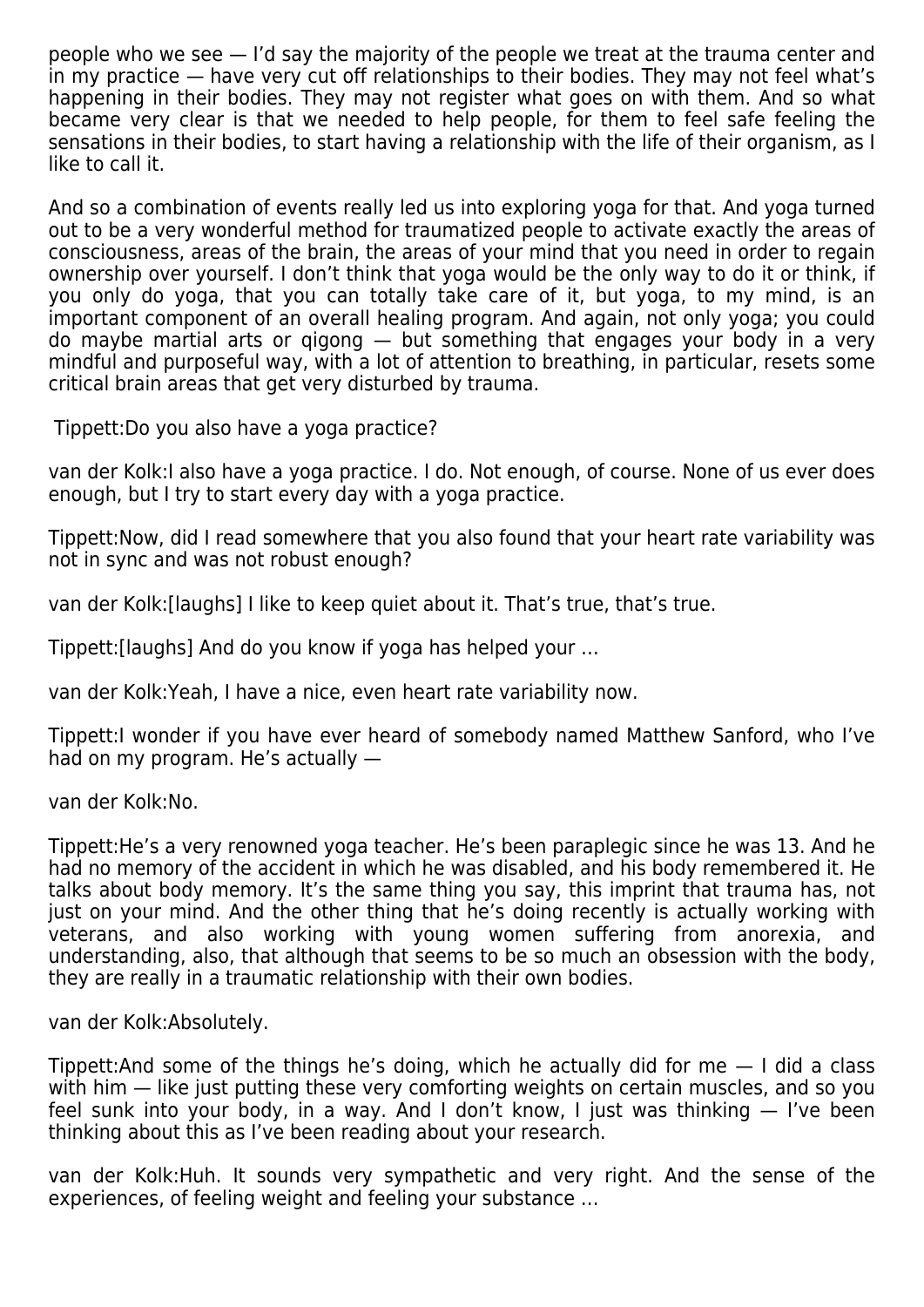Tippett:Yes, feeling your substance, which is bigger than just feeling a weight on your muscles, isn't it? I mean, it's …

van der Kolk:Yeah. Really feeling your body move, and the life inside of yourself, is critical. And personally, for example, when people ask me, So, what sort of treatments have you explored? — I always explore every treatment that I explore for other people what's been most helpful for me has been rolfing.

Tippett:Has been what?

van der Kolk:Rolfing. Rolfing is called after Ida Rolf. It's very deep tissue work where people sort of tear your muscles from your fascia, with the idea that, at a certain moment, your body comes to be contracted in a way that you habitually hold yourself. So your body sort of takes on a certain posture. And the idea of rolfing is that you really open up all these connections and make the body flexible again in a very deep way.

I had asthma as a kid. I was very sickly as a kid, because I was part of the group in the Netherlands — I mean, in the final year of the war in the Netherlands, during which I was born, about 100,000 kids died from starvation, and I was a very sickly kid. And I think I carried it in my body for a long time. And rolfing helped me to overcome that, actually. So I now, my body became flexible and multipotential again.

And for my patients, I always recommend that they see somebody who helps them to really feel their body, experience their body, open up to their bodies. And I refer people always, to craniosacral work or Feldenkrais. And I think those are all very important components about becoming a healthy person.

Tippett:But they're not that easy to find. They're still kind of around the edges, Feldenkrais and craniosacral.

van der Kolk:Yep, they are.

Tippett:Isn't it strange how, in Western culture, in a field like psychotherapy — or even, I see this a lot in religion, in Western culture, we turn these things into these chin-up experiences. We separated ourselves. We divided ourselves. I see this — I mean, yoga is everywhere now, right? And people are discovering all kinds of ways, as you say; there are all kinds of other ways to reunite ourselves. But …

van der Kolk:But it's true. Western culture is astoundingly disembodied, and uniquely so. The way I like to say is that we basically come from a post-alcoholic culture. If you feel bad, just take a swig or take a pill. And the notion that you can do things to change the harmony inside of yourself is just not something that we teach in schools and in our culture, in our churches, in our religious practices. And of course, if you look at religions around the world, they always start with dancing, moving, singing …

Tippett:Movement, yeah, crying, laughing.

van der Kolk:… physical experiences. And then, the more respectable people become, the more stiff they become, somehow.

[music: "Scene of the Sunrise" by Miaou]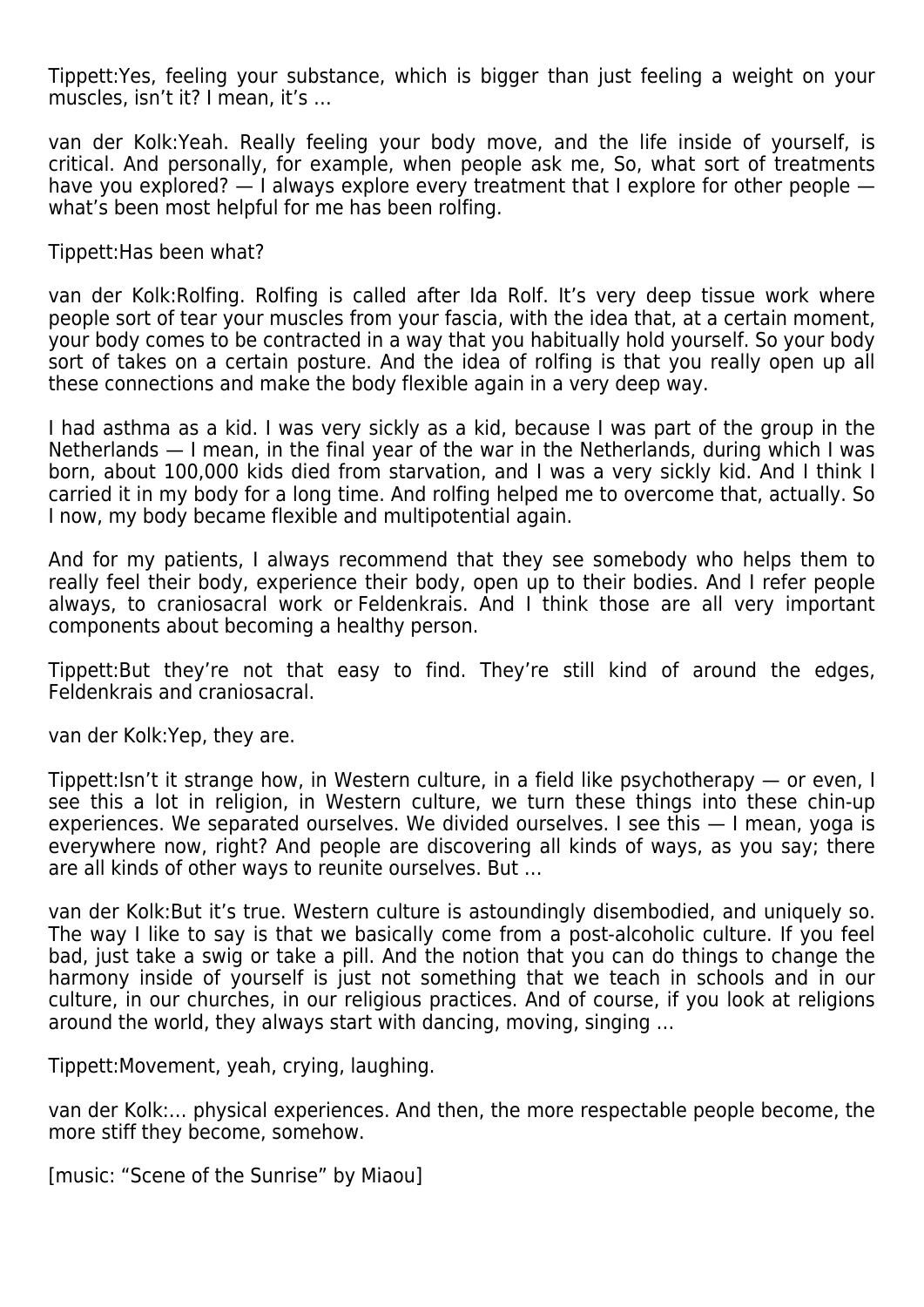Tippett:After a short break, I catch up with Bessel van der Kolk in November 2021.

[music: "Scene of the Sunrise" by Miaou]

I'm Krista Tippett, and this is On Being. The psychiatrist Bessel van der Kolk's work on the brain, the body, and the human reaction to overwhelming experience that we call trauma has met its moment. We've been hearing foundational insights from my first interview with him, when his now-famous book, The Body Keeps the Score, was just about to be published. For this second half, I caught up with him again to look at this moment through the unique lens of his training and perspective.

So it's wonderful to be able to have a new conversation with you now, in a world that has changed so radically from what, you know, if anyone had tried to describe this to us when we spoke years ago, that this is what 2021 would hold —

van der Kolk:Yeah, we're still sort of flabbergasted by these recent developments, and the world is a completely different place now and no longer a place that is trustworthy, in a way. The world is much more unsafe and unclear, and we don't know who's on our side, who's not on our side, who's telling the truth, who's not telling the truth  $-$  it's a very radical disintegration of something.

Tippett:Well, so some of the things that you notice through your work with trauma or you know, the animal brain and the rational brain — you know, what you said to me those years ago is, the more upset you are, you shut down your rational part of your brain.

van der Kolk:That's right.

Tippett:And we've pretty much, to a person, been really upset now for a long time, right? [laughs] I mean, some of us, some of us have had firmer, steadier ground beneath our feet, but, you know, I've thought about this protracted uncertainty, which our bodies do not do well with. And our animal brains do not — it wreaks havoc with our animal brains, right? I've almost felt like that is, again, maybe perhaps not trauma, but traumatizing. I don't know.

van der Kolk:It is something. I'm not ready to put it in the category of trauma, which is a radical transformation.

It's interesting — since I wrote my book and since I talked to you, I'm much more in touch, although we touched on it last time we talked, also, about the power of feeling taken care of and feeling believed, and that it's possible to survive just about anything, as long as you have — the people who are important to you are on your side. People believe you, and people are there for you, and if things get too much, people say, "I'll cook tonight. I'll take care of you."

And that synchronicity between us and other people is much at the core of resistance through trauma, and makes us very vulnerable to become much more overwhelmed by all kind of stuff. It's very much  $-1$  put it more in my notion about attachments and our monkey nature, which is that we are meant to live in troops and fleece each other and run from branch to branch and just do stuff together. And it's also essential primate nature of us that's getting assaulted right now.

And that's different from trauma. It's another dimension. They have to do with each other, but it's not so specific. You know, the nice thing about trauma, if there's such a thing as a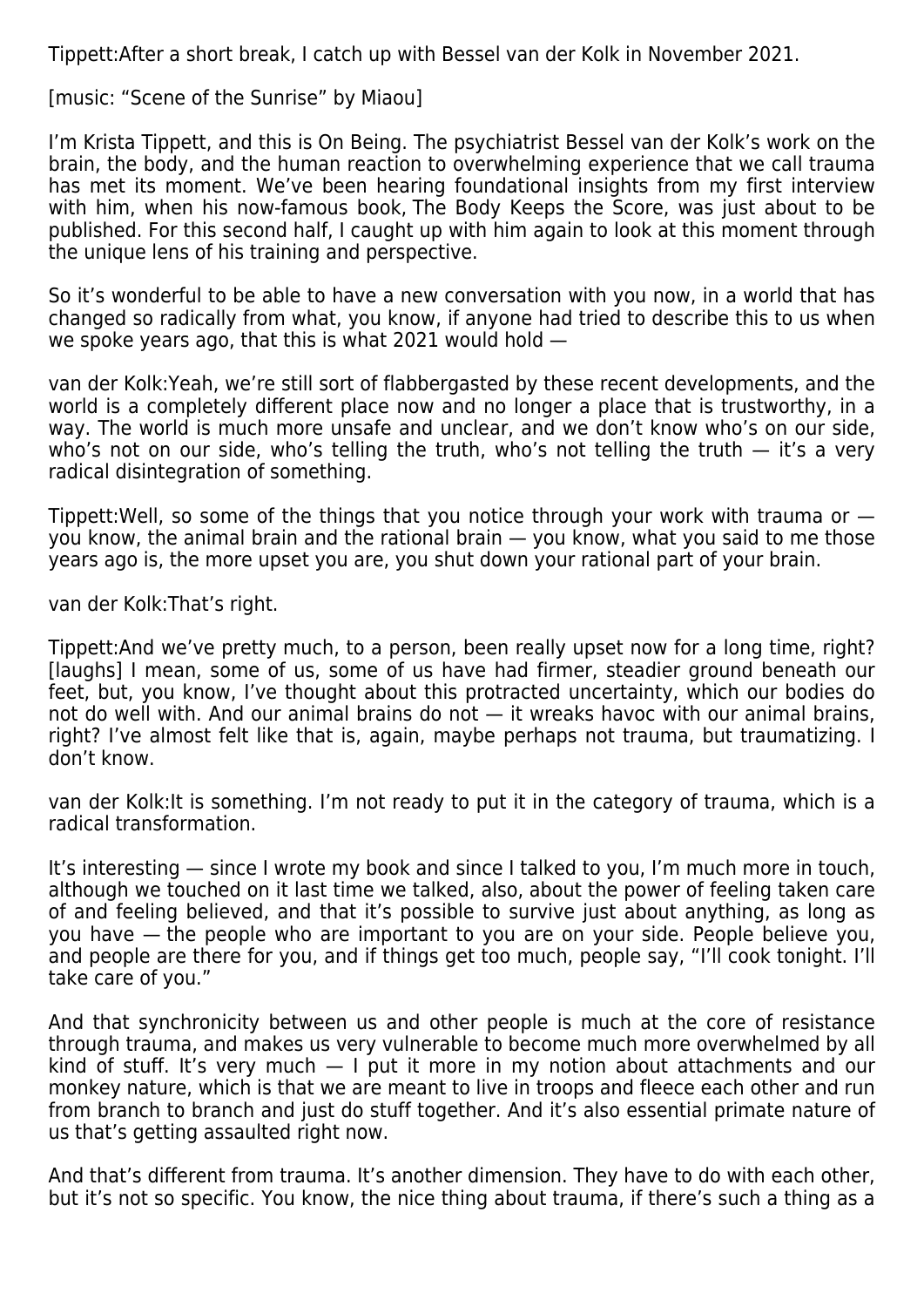nice thing about trauma, is that you can process the memory and leave it behind. If a particular thing happens, you can help the mind and the brain to say, Yes, it happened, but it happened a long time ago.

And right now we are living in a world that nothing belongs to the past. And it sort of keeps coming up and keeps coming up. And our political situation is just terrifying. People cannot get it together to say, let's take care of ourselves.

Tippett:I was thinking about this notion of memory and what you know through trauma, and how — the primacy of that. I remember you tell this story, you described a veteran as a "living testimonial to his memories" — to something that had happened, which was no longer happening but utterly defined him, as kind of a visual definition of trauma, but then also how what you also know is that what happens when health comes, or restoration, is that memories become integrated and transformed into stories that help us make sense.

But I wonder, is it possible to help tend and steward the formation of those memories that will help make sense? Are there techniques for that that we could be turning to now, communally and individually?

van der Kolk:The way that people overcome events of the past is to be still enough and have an alternative experience, so they can say, Oh, right; now I feel different, and that's different from when I saw my best friends getting killed or whatever — that you viscerally know the difference; say, That is a terrible moment in my life, when I was 18 years old or four years old, whatever.

But it's only if you have an experience of being different, of, I am safe now; my body feels relaxed now. And I think this ongoing, low-level threat that we all live right now —

Tippett:Yeah, we're not getting there. We're not getting there.

van der Kolk:No, so I think that people with prior history of trauma have a much harder time right now. There's a tremendous increase in domestic violence and in child abuse, of people not feeling safe with each other anymore and not being able to do the sort of things that makes your body feel safe, like going to the movies, [laughs] — very simple stuff, you know, standing on line to get an ice cream  $-$  just that sort of  $-$  how we move rhythmically, with other people.

Tippett:That creaturely experience that you're describing.

van der Kolk:And most people choose to live in the context of other people. Very few people move to shacks and turn out to be all by themselves. That's not our natural state.

Tippett:I think something you just said about — oh gosh, my pandemic brain just clicked in.  $[$ laughs] OK, what did you  $-$  you said  $-$  oh yeah. You just mentioned the people who have prior trauma. When an experience like this comes along, those things surface again, right? So then you have these multiple layers. I just feel like that is important for people to know.

van der Kolk:Yeah, and these things — it's not the memories, it's the reactions, the embodied trauma that you still live in your body. You're more likely to get triggered into being really angry or being upset or shutting down. I think any relationship that actually survives right now, with the pandemic — of having nobody else to talk to and being in the same place all the time, putting up with your own fragility, idiosyncrasies — takes an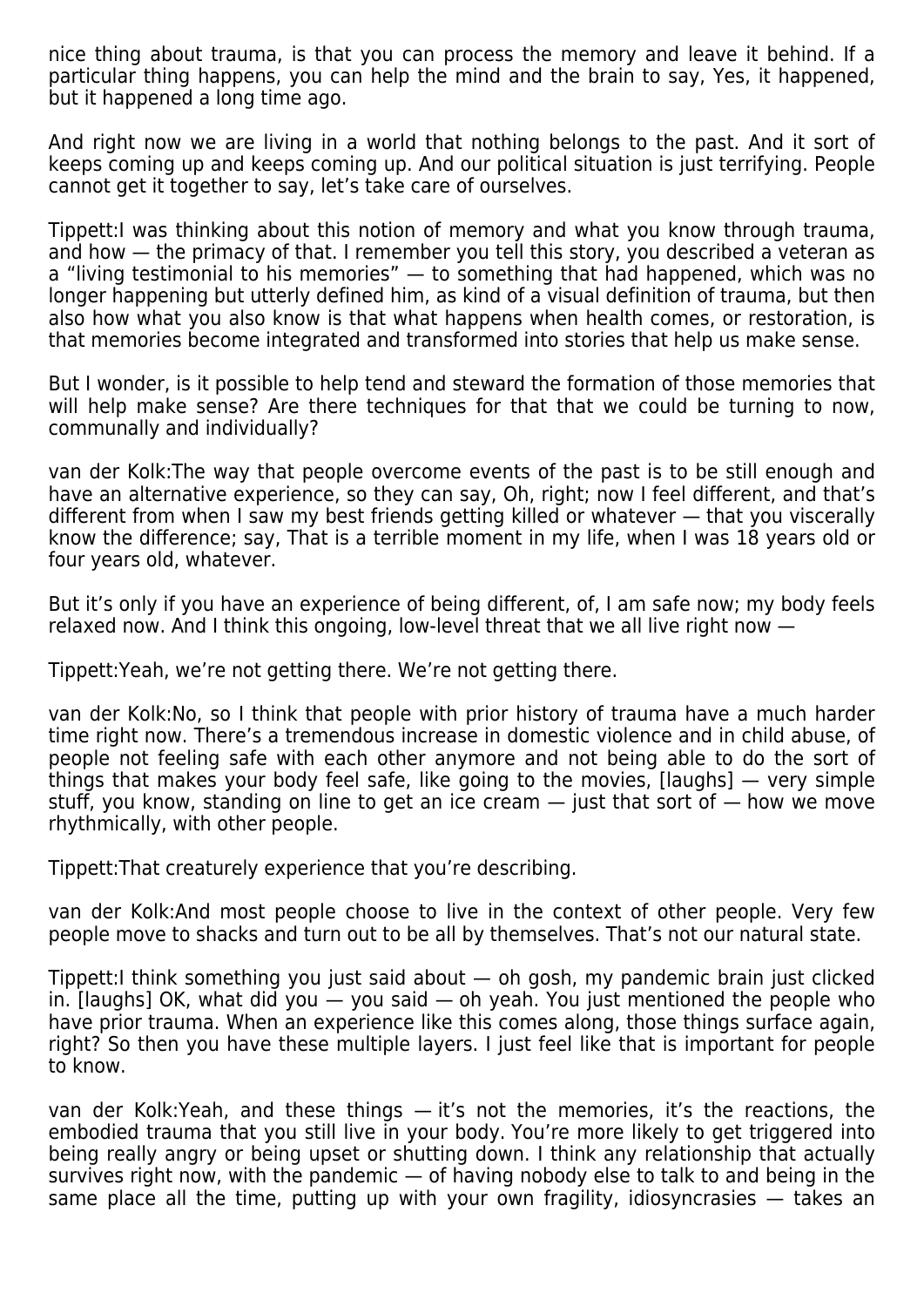enormous amount of psychological power, actually, to maintain peace and thoughtfulness when you're just locked up with somebody.

Tippett:I think it is fascinating that, for you, the trauma discussion, or the insights of this for our time, have as much to do with the political, social, kind of civic container that we're in as with the virus, the illness, the death, the ecological rupture, the racial rupture. But for you, it's — somehow, what's driving all of that to a deeper level of what you might call trauma, for certain people and for us communally, is, are the structures of our life together.

van der Kolk:Right, and that very resonates with my clinical work. The vast majority of people who I see, and I've seen over the years, are traumatized within their own social context, by people who were supposed to love them and look after them. And the great hurt, actually, is not the event itself, but the fact that nobody is standing up for you, and nobody comes to your help, and nobody says, "That's just terrible," and nobody gives you justice. The issue of people needing to know that justice will be done or fairness will be happening is terribly important for all of us, to survive in the networks that we live in. And if you can't trust the network around you anymore, it gets to be very bad.

Tippett: That's so  $-$ 

van der Kolk:And of course, the upside of this whole thing is also that, under extreme conditions, people start feeling very close together. And so part of what I've seen, also in medical settings, again, is that people who have worked together to take care of COVID patients are very tight with each other and very supportive of each other. Of course, that's always part of what happens, that the network closes in around you to make you all survive.

And I think many of us have also experienced that in our personal friendship network, where somehow I feel more warmth towards my friends than I was aware of before. I'm more happy, when I see a familiar face of people I've spent time with, than I've ever appreciated before.

Tippett:Yeah, I've had that experience, too, and of some friendships just radically deepened, and not necessarily the ones I would've expected to be radically deepened.

van der Kolk:Right. We all say negative things about Zooming and stuff, but you know, my family was very deeply affected by the pandemic in 1918, 1919. It was devastating. And I think about them all the time. They didn't have Zooms. They didn't have telephones. They couldn't stay in touch with people. And I think about how much worse it must have been for people back there — and I know, because my parents were very, very hurt people, as a consequence — and how great it is that I speak to my friends in Australia once a week, and I speak to my friends in San Francisco every other week. And there's still that capacity to see each other's faces and to still have your heart open to people around you. So let's not say all negative things about Zoom, because it has made a tremendous difference for the better, also.

[music: "Frontiers" by Floratone]

Tippett:I'm Krista Tippett, and this is On Being, today with psychiatrist Bessel van der Kolk, on trauma, the body, and 2021.

[music: "Frontiers" by Floratone]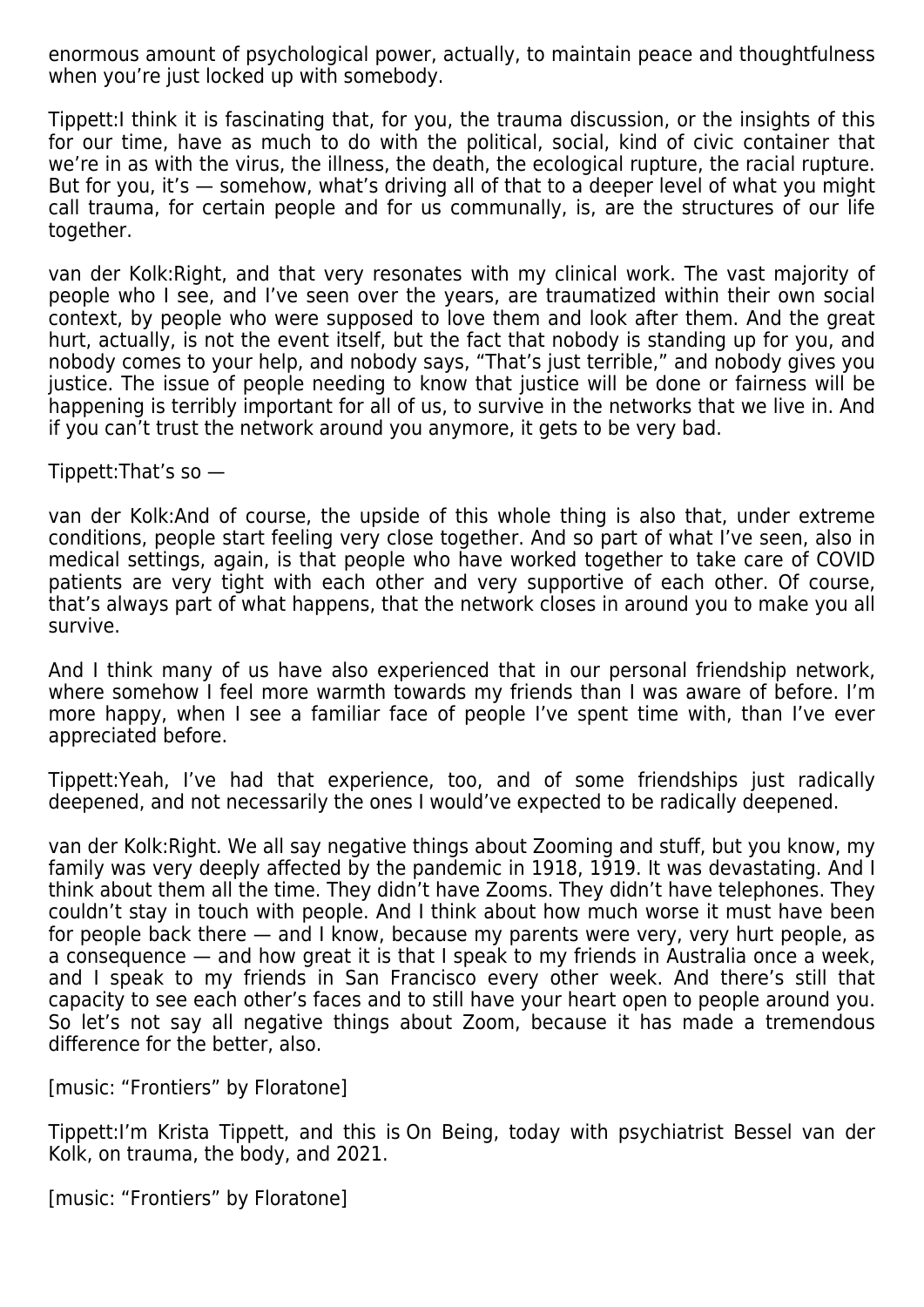You know, one thing I said in the script for the show we did before is,  $I -$  this was at the top of the show. I said, "A conversation with this psychiatrist is a surprisingly joyful thing," [laughs] because I feel like you always have held that, that when you are speaking of trauma, you're also investigating resilience, right? You're investigating what can be redemptive, and the complexity of memory and our need for others, and how our brains take care of our bodies. I wonder, are there nuances of things you already knew about human beings and our bodies and our minds that, both being  $a -$  [laughs] an involuntary participant in this pandemic world, but also observing it as you have, in working with patients, are there ways in which your understanding of things and the work you do has been nuanced and illuminated by this experience?

van der Kolk:Yeah, you know, a very big part of my endeavors over the past few years has been in psychedelic therapy. So that's sort of gone together with the whole pandemic. And those experiences have been in person, particularly after people have been vaccinated and they're very careful with each other. And it brought home in such a profound way that it's not in our cognition; that we need to — we're able to go very deep inside of ourselves, if we feel safe with the people around us.

Let me tell you about an experience I had recently. As part of my psychedelic world, I have to take psychedelics, myself, and it's legal, actually, for me to do so. And …

Tippett:Because you're working therapeutically, with the …

van der Kolk:Yeah, and because I have a license, actually, to do research. In my last podcast with you, I mentioned how I was this very sickly child — actually, I just listened to it again — and how I had no memory of the imprint of that. In my last experience, actually, I experienced in a very deep way what that little boy went through, who was starving and his mom was not there for him. And I had a tremendous sense of compassion for, oh my God, what that little boy went through. And the people around me were also extremely attuned. And it sort of took care of something so subliminal inside of myself that I think it's produced quite a significant transformation inside myself, in terms of that I don't feel deprived. I don't feel that there's a deficit anymore.

So as all this is going on, I'm also part of the world that's exploring very deep phenomena, human phenomena, that really, we have an enormous amount of presence. And you know, you always ask about spirituality. Now, if anything gets you in touch with the cosmic dimensions of ourselves, then it is these medications, these drugs that really do open ourselves to the mystery of the universe, and we end up feeling at once utterly insignificant and utterly precious at the same time.

So it's very curious, in the middle of all this, this really tough world that we live in, we're also discovering some new avenues that are like, wow, this has enormous potential to make a difference. I'm also very worried that it will be misused and, at the end, do harm again for people. But the potential certainly is there.

Tippett:I'm worried — I mean, I'm worried that it will not, it will only, that it will be more of an elite thing, you know. I'm worried that we have certain kinds of drugs that are ruining lives and killing people, and then these drugs. But I agree with you, also, that — and I think I was going to point at what you just pointed at  $-$  that it's a dramatic, it's just a dramatic, kind of, it's almost like, psychedelically dramatic age to be in, on every front. And there are so many things happening like this. There are these breakthroughs of us understanding how we can be more conscious, how we can be human in a way that is not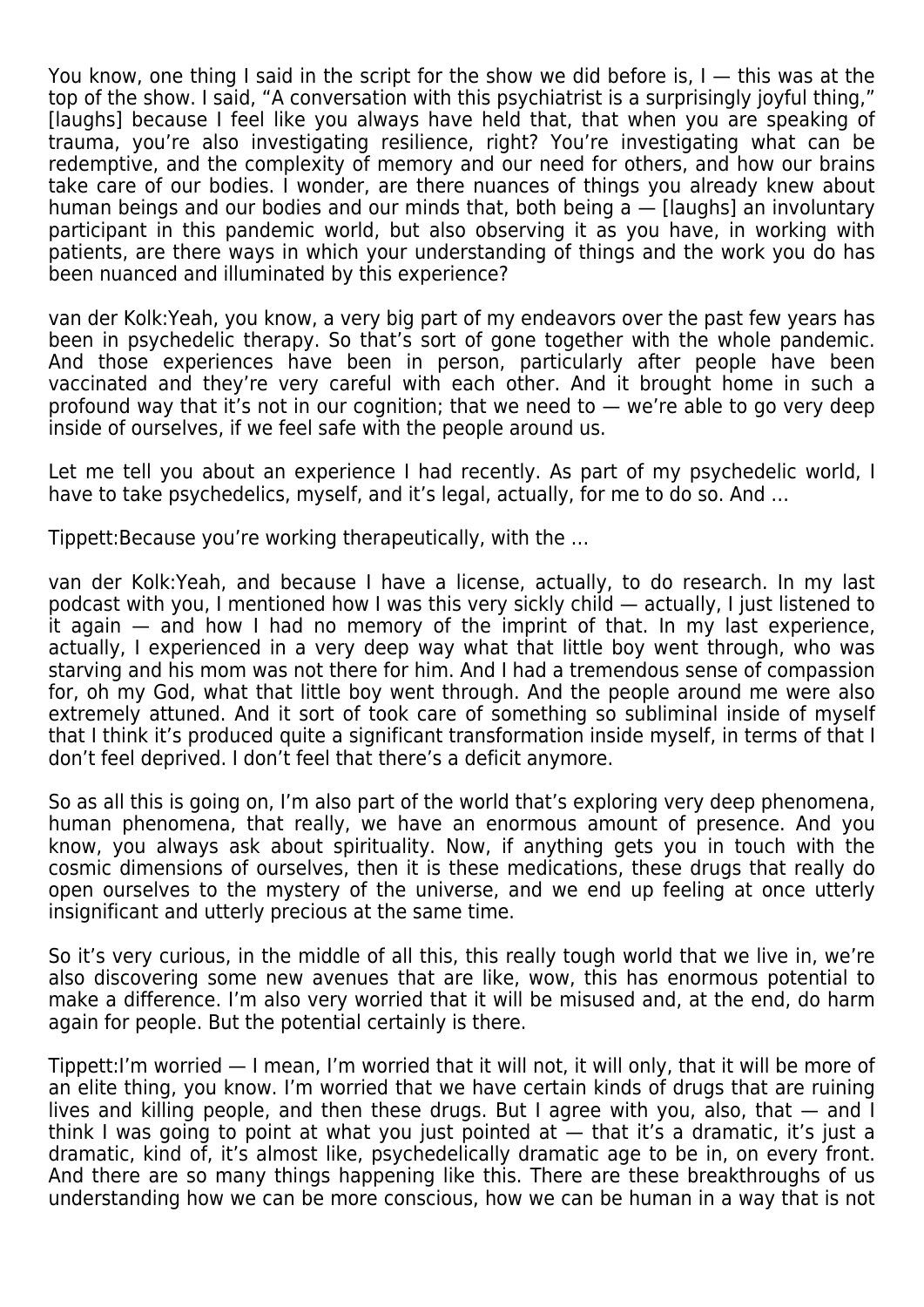on display, globally, politically or societally. And yet we are making these breakthroughs at the very same time, and that's the time we inhabit, too.

van der Kolk:Yeah, and, you know, people ask me, what do you think will happen? It's like, you know, after the First World War and the first pandemic, the world went crazy and we had flappers and drinking and bars and it just became this super frivolous world. After the Second World War, the world completely changed and started social democracies and social security and medical care for everybody. And so different disasters give very different, have different long-term outcomes, and we see all these things right now happening, of amazing breakthroughs. Like a friend of mine has survived lung cancer now for eight years, because of immunotherapy. That's completely untreatable, a few years ago. And stuff like that keeps happening. At the same time, our mother planet is dying, and we're killing it. And it's just, we know so much, and we are so stupid at the same time.

Tippett:Right. [laughs] Yeah. I mean, I do feel that — when you and I first began speaking, you said you haven't really understood why everybody's reading your book or what effect it's having. I do think that there's a power to unleash compassion that maybe — you know, compassion doesn't yell, and it doesn't make headlines, and it's not screaming on social media. But I think when you help people understand what's happening inside their bodies and how wild that is, right — [laughs]

van der Kolk:Yeah, but that's, again, the world they live in. I see people do amazing things all the time, you know?

Tippett:Right. And I think if they, if you start to understand what's going on inside you, and you realize that's going on inside other people …

van der Kolk:That's right.

Tippett:… that there's something in that that has a restorative force.

van der Kolk:Yeah. I think you touch on a very important thing that actually came out of our MDMA study. You know, it's a great thing about doing research. Things pop up, sometimes, that you didn't expect. And the big thing that came up was self-compassion. And the thing about being hurt is that when you feel hurt, you always hate yourself for getting hurt: I wasn't strong enough. I didn't resist enough. I didn't fight back. I didn't whatever. There's this deep sense of hating yourself for allowing whatever bad happened to you.

And we see that dissolve, in our current study. And once you don't hate yourself anymore, you don't project it onto other people any longer. And so projection is always a big issue. You know, we see it in politics all the time. The part of me that's unacceptable, I put on you.

What I am fascinated by is the question you ask, is — all this good and evil goes together. It's terribly important, and we know, I know people who do hula dancing in maximum security prisons. I know people who do vipassana meditation. I know people who do Shakespeare theater in prison systems and other systems. And there is so much creativity that's happening, actually. But it doesn't make the headlines. And so it's a very good question, is how do we highlight the many amazing things that are happening? And I keep being impressed how our culture, this strange American culture, still is a feeding ground for very creative ideas that keep coming up. And …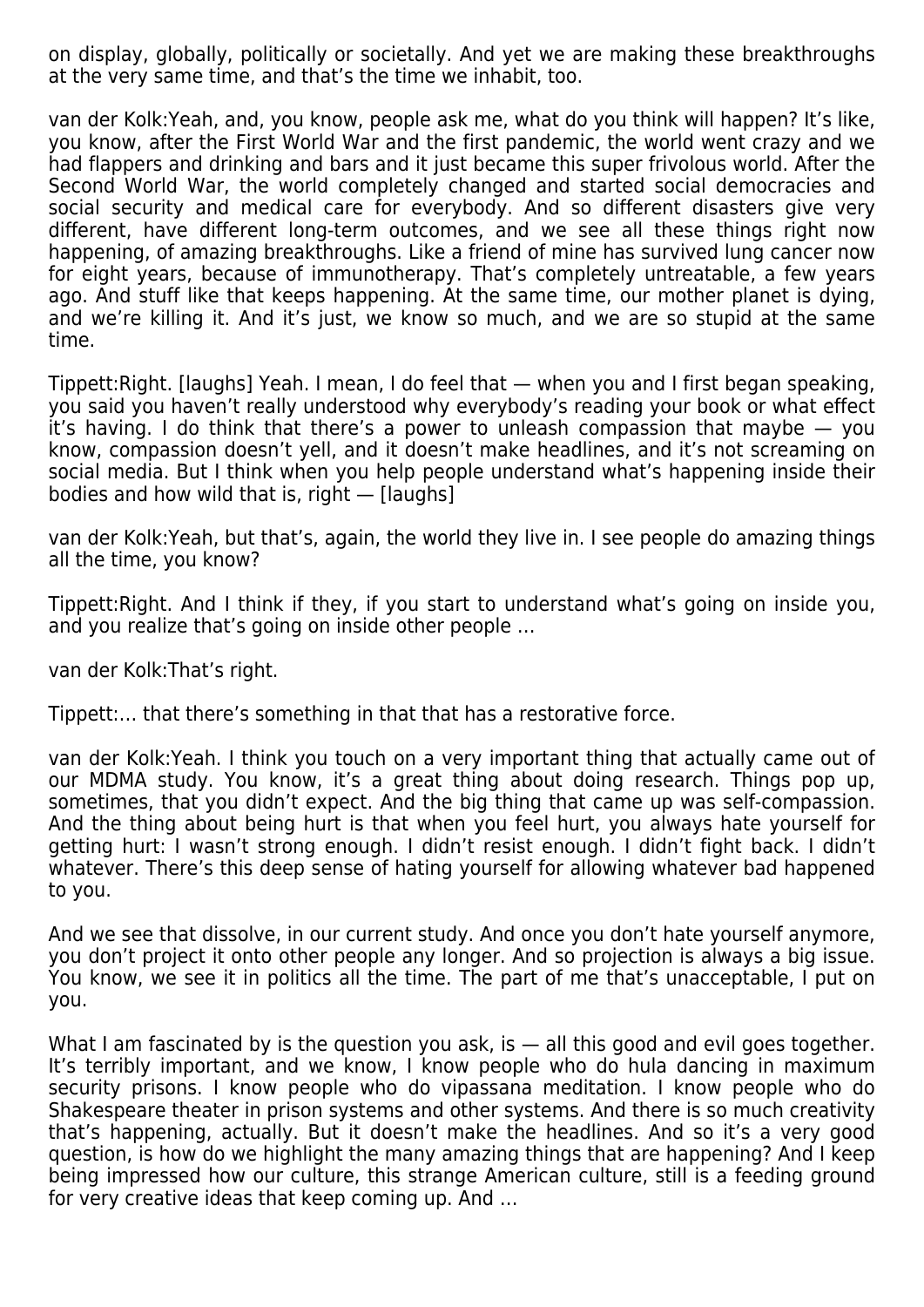Tippett:Yeah. Well, you're doing your part in that, and I'm —

van der Kolk:And you sure are, too. [laughs]

Tippett:[laughs] Well, thank you. It means a lot from you. And yeah, I appreciate you out there, and I'm really glad to have a chance to touch base again.

van der Kolk:Well, I hope that a year from now we actually have a better sense of putting all these weird pieces together, because it's  $-$  we all are living a very confusing world right now, something that we have never faced before in living memory. And whew, I hope we'll be clearer, a year from now.

Tippett:OK, well, let's hold on to that hope and make a plan to speak when we can talk about all the resilience and restoration that we've been doing.

van der Kolk:OK.

[music: "Enjoy the Calm" by Drew Barefoot]

Tippett:Bessel van der Kolk is the founder and medical director of the Trauma Research Foundation, in Brookline, Massachusetts. He's also a professor of psychiatry at Boston University Medical School. His books include Traumatic Stress: The Effects of Overwhelming Experience on the Mind, Body, and Society and The Body Keeps the Score: Brain, Mind, and Body in the Healing of Trauma.

[music: "Trifle (Consoles Because a Trifle Troubles)" by Infradig]

The On Being Project is: Chris Heagle, Laurén Drommerhausen, Erin Colasacco, Eddie Gonzalez, Lilian Vo, Lucas Johnson, Suzette Burley, Zack Rose, Colleen Scheck, Julie Siple, Gretchen Honnold, Jhaleh Akhavan, Pádraig Ó Tuama, Ben Katt, Gautam Srikishan, Lillie Benowitz, April Adamson, Ashley Her, Matt Martinez, and Amy Chatelaine.

The On Being Project is located on Dakota land. Our lovely theme music is provided and composed by Zoë Keating. And the last voice that you hear, singing at the end of our show, is Cameron Kinghorn.

On Being is an independent, nonprofit production of The On Being Project. It is distributed to public radio stations by WNYC Studios. I created this show at American Public Media.

Our funding partners include:

The Fetzer Institute, helping to build the spiritual foundation for a loving world. Find them at fetzer.org;

Kalliopeia Foundation, dedicated to reconnecting ecology, culture, and spirituality, supporting organizations and initiatives that uphold a sacred relationship with life on Earth. Learn more at kalliopeia.org;

The Osprey Foundation, a catalyst for empowered, healthy, and fulfilled lives;

The Charles Koch Institute's Courageous Collaborations initiative, discovering and elevating tools to cure intolerance and bridge differences;